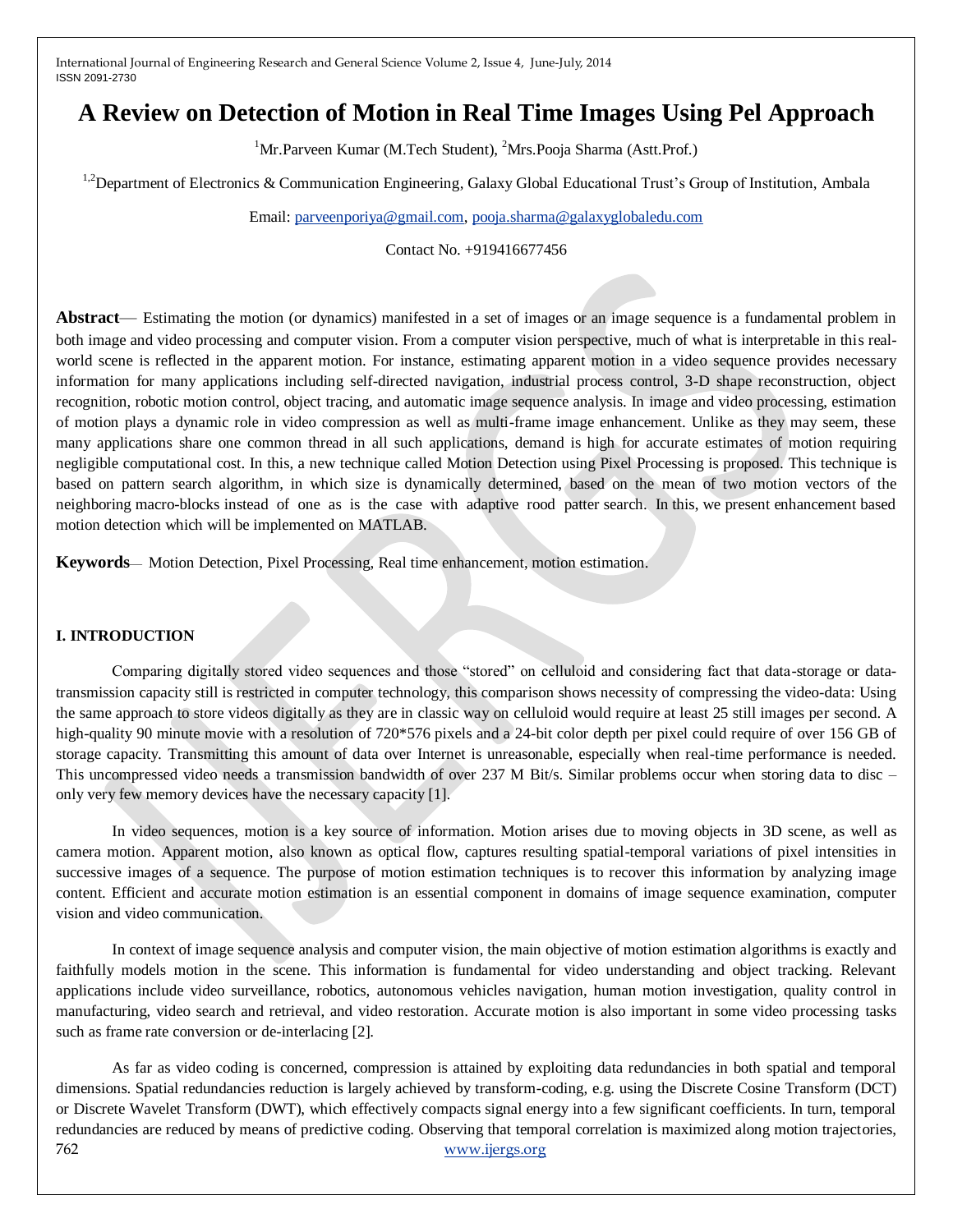motion compensated prediction is used for this purpose. In this situation, the main objective of motion estimation is no longer to find 'true' motion in the scene, but rather to maximize compression efficiency. In other words, motion vectors should deliver an exact prediction of signal. Moreover, the motion information should enable a compact representation, as it has to be conveyed as overhead in the compressed code stream. Efficient motion estimation is a key to achieve high compression in video coding applications such as TV broadcasting, Internet video streaming, digital cinema, DVD, Blue-ray Disc [3].

A video sequence can be considered to be a discretized three-dimensional projection of the real four-dimensional continuous space-time. The objects in real world may move, interchange, or deform. The movements cannot be observed directly, but instead the light reflected from object surfaces and projected onto an image. The light source can be moving, and reflected light varies depending on the angle between a surface and a light source. There may be objects occluding the light rays and casting shadows. The objects may be transparent (so that several independent motions could be observed at the same location of an image) or there might be fog, rain or snow blurring the observed image. The discretization causes noise into the video sequence, from which video encoder makes its motion estimations. There may also be noises in the image capture device (such as a video camera) or in electrical transmission lines. A perfect motion model would take all factors into account and find the motion that has maximum likelihood from the observed video sequence [4].

The paper is organized as follows. In section II, we discuss related work with recognition of fingerprint images. In Section III, It describes basic motion detection system, its standards and block matching technique. In Section IV, it describes proposed technique of motion detection. Finally, conclusion is explained in Section V.

# **II. RELATED WORK**

In literature, authors proposed a search technique based on conjugate directions, and another simpler technique called one-ata-time search based on comparison of two methods, the latter technique is adopted as basis for further research. The accepted technique is compared with brute force search, existing 2-d logarithmic search, and a modified version of it, for motion compensated prediction. To estimate the motion on a block-by-block basis by brute force requires extensive computations. These motion estimation techniques are applied to video sequences, and their larger performance compared to the existing techniques is illustrated based on quantitative measures of the prediction errors [5].

Some Authors proposed that three-step search (TSS) algorithm has been widely used as motion estimation technique in some low bit-rate video compression applications, owing to its simplicity and effectiveness. However, TSS uses a consistently allocated checking point pattern in its first step, which becomes inefficient for estimation of small motions. A new three-step search (NTSS) algorithm is proposed in this paper. The features of NTSS are that it pays a centre-biased checking point pattern in first step, which is derived by making the search adaptive to motion vector distribution, and a halfway-stop technique to reduce computation cost. Simulation results show that, as related to TSS, NTSS is much more robust, produces smaller motion compensation errors, and has a very well-matched computational complexity [6].

Some proposed a new four-step search (4SS) algorithm with centre-biased checking point pattern for fast block motion estimation. Halfway-stop technique is employed in new algorithm with searching steps of 2 to 4 and the total number of checking points is varied from 17 to 27. Simulation results show that proposed 4SS performs better than the well-known three-step search and has similar performance to the new three-step search (N3SS) in terms of motion compensation errors. In addition, the 4SS also reduces worst-case computational requirement from 33 to 27 search points and average computational requirement from 21 to 19 search points as compared with N3SS [7].

Authors proposed a block-based gradient descent search (BBGDS) algorithm to perform block motion estimation in video coding. The BBGDS evaluates values of a given objective function starting from a small centralized checking block. The minimum within checking block is found, and gradient descent direction where the minimum is expected to lie is used to determine search direction and position of new checking block. The BBGDS is compared with full search (FS), three-step search (TSS), one-at-a-time search (OTS), and new three-step search (NTSS). Experimental results show that proposed technique provides competitive performance with reduced computational complexity [9].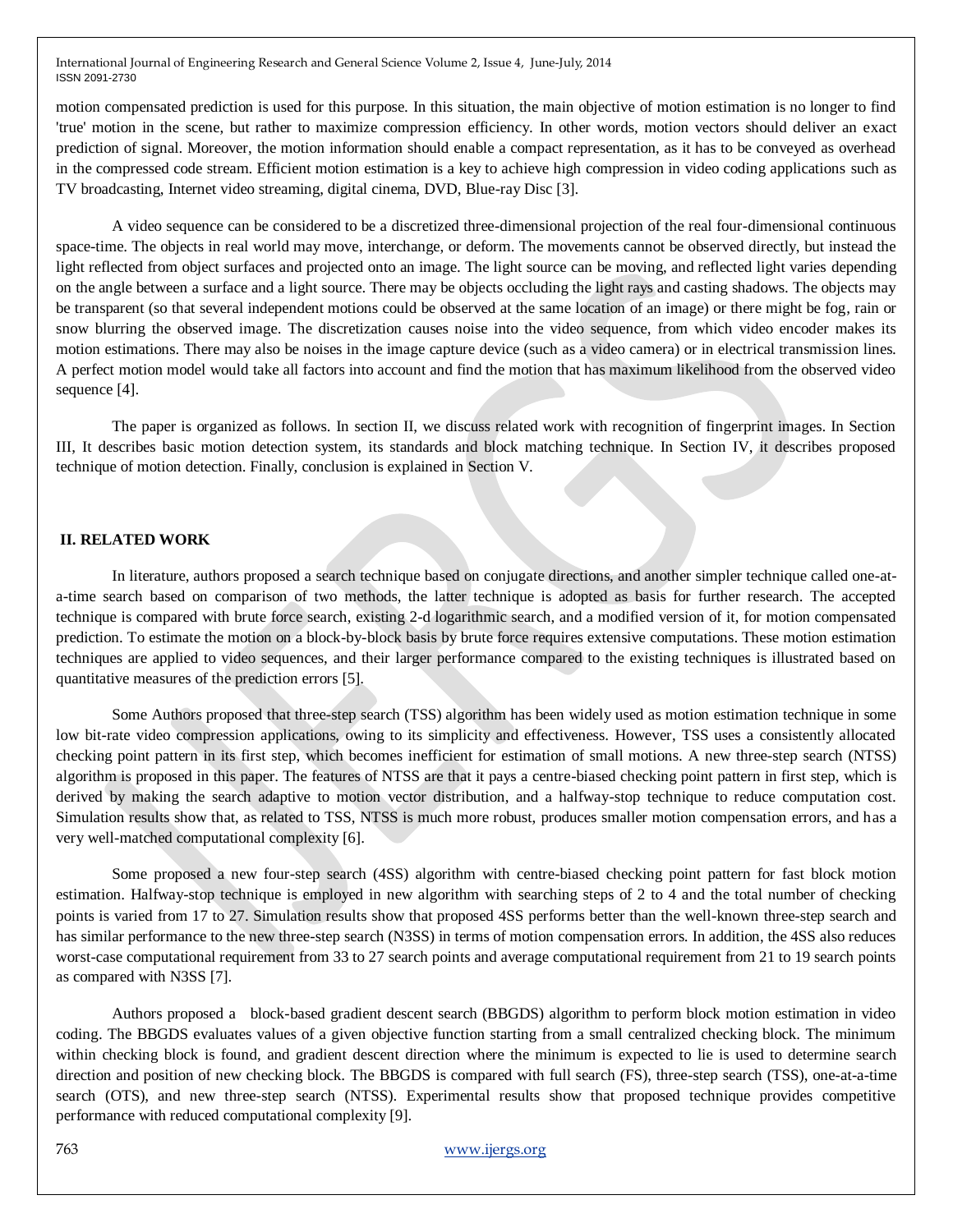#### **III. MOTION ESTIMATION**

Motion estimation (ME) techniques have been successfully applied in motion compensated predictive coding for falling temporal redundancies. They belong to class of nonlinear predictive coding techniques. An effective representation of motion is serious in order to reach high performance in video coding. Estimation techniques should on one hand provide good prediction, but on other hand should have low computational load [8].

Changes between frames are mainly due to movement of objects. Using a model of motion of objects between frames, encoder estimates the motion that occurred between reference frame and current frame. This process is called motion detection. The encoder then uses this motion model and information to move contents of reference frame to provide a better prediction of the current frame. This process is called motion compensation (MC), and prediction so produced is called motion-compensated prediction (MCP) or displaced-frame (DF). The purpose of Motion estimation (ME) is indeed to globally diminish the sum of these terms. As a compromise, block matching ME, even though not optimal, has been universally used in inter-frame motion compensated (MC) predictive coding since its computational complexity is much lesser than optical flow recursive methods [11].

In block based ME image is partitioned into blocks and same displacement vector is assigned to all pixels within a block. The motion model undertakes that an image is usually composed of rigid objects in translational motion. Although assumption of translational motion is often considered to be a major drawback in presence of zoom but block matching technique is able to estimate closely the true zooming motion.

#### *A. Video Standards*

Since there are endless ways to compress and encode data, and many terminal vendors which each may have a unique idea of data compression, common standards are required, that rigidly define how video is coded in the transmission channel. There are mainly two standard series in common use, both having several versions. International Telecommunications Union (ITU) started developing Recommendation H.261 in 1984, and effort was finished in 1990 when it was approved. The standard is aimed for video conferencing and video phone services over integrated service digital network (ISDN) with bit rate a multiple of 64 kilobits per second [10].

MPEG-1 is a video compression standard developed in joint operation by International Standards Organization (ISO) and International Electro-Technical Commission (IEC). The system development was started in 1988 and finished in 1990, and it was accepted as standard in 1992. MPEG-1 can be used at higher bit rates than H.261, at about 1.5 megabits per second, which is suitable for storing the compressed video stream on compact disks or for using with interactive multimedia systems [3]. The standard covers also audio associated with a video [13].

In 1996 a revised version of standard, Recommendation H.263, was finalized which adopts some new techniques for compression, such as half pixel and optionally smaller block size for motion compensation. As a result it has better video quality than H.261.Recommendation H.261 divides each frame into  $16 \times 16$  picture element (pixel) blocks for backward motion compensation, and H.263 can also take advantage of  $8 \times 8$  pixel blocks. A new ITU standard in development is called H.26L, and it allows motion compensation with greater variation in block sizes.

For motion estimation, MPEG-1 uses same block size as H.261,  $16 \times 16$  pixels, but in addition to backward compensation, MPEG can also apply bidirectional motion compensation. A revised standard, MPEG-2, was approved in 1994. Its target is at higher bit rates than MPEG-1, from 2 to 30 megabits per second, where applications may be digital television or video services through a fast computer network. The latest ISO/IEC video coding standard is MPEG-4, which was approved in beginning of 1999. It is targeted at very low bit rates (832 kilobits per second) suitable for e.g. mobile video phones. MPEG-4 can be also used with higher bit rates, up to 4 megabits per second.

#### *B. Block Matching Technique*

In a typical Block Matching Algorithm, each frame is separated into blocks, each of which consists of luminance and chrominance blocks. Usually, for coding efficiency, motion approximation is performed only on the luminance block. Each luminance block in present frame is matched against candidate blocks in a search area on the reference frame. These candidate blocks are just displaced versions of unique block. The best candidate block is found and its displacement (motion vector) is recorded. In a typical inter-frame coder, input frame is subtracted from the prediction of the reference frame. Consequently motion vector and the resulting error can be transmitted instead of the original luminance block; thus inter-frame redundancy is removed and data compression is achieved. At receiver end, decoder builds the frame difference signal from received data and adds it to reconstructed reference frames [15].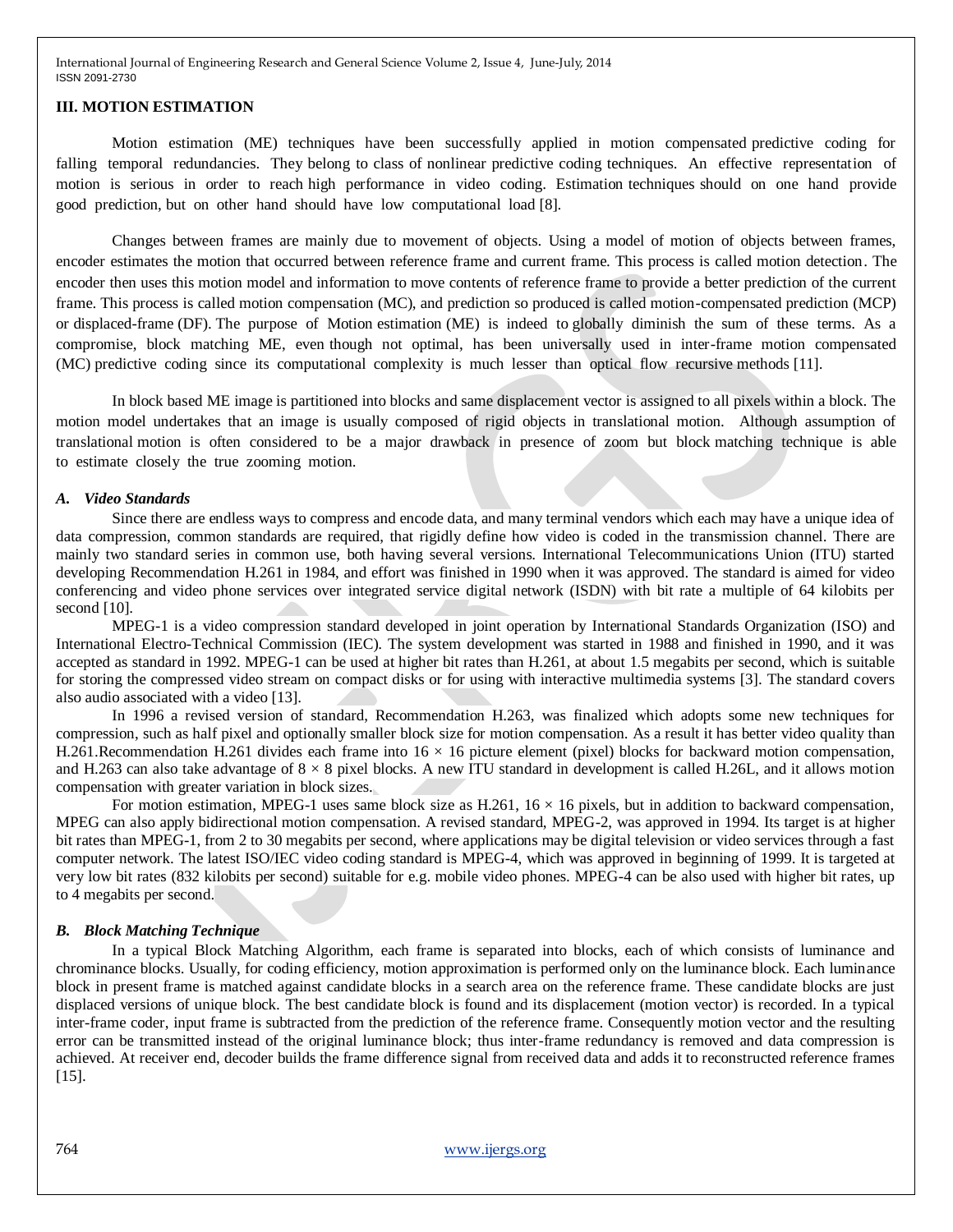

**Figure 1: Block-Matching Motion Estimation [15]**

This algorithm is based on a translational model of motion of objects between frames. It also assumes that all pels within a block undergo same translational movement.

## *C. Matching Criteria for Motion Estimation*

Inter frame predictive coding is used to eliminate the large amount of temporal and spatial redundancy that exists in video sequences and helps in compressing them. In conventional predictive coding difference between the current frame and the predicted frame is coded and transmitted. The better the prediction, smaller the error and hence the transmission bit rate when there is motion in a sequence, then a pel on same part of the moving object is a better prediction for the current pel [12].

## **1. Block Size**

The important parameter of the BMA is the block size. If the block size is smaller, it attains better prediction quality. This is due to a number of reasons. A smaller block size reduces effect of the accuracy problem. In other words, with a smaller block size, there is less possibility that block will contain different objects moving in different directions. In addition, a smaller block size provides a better piecewise translational approximation to non-translational motion. Since a smaller block size means that there are more blocks (and consequently more motion vectors) per frame, this better prediction quality comes at the expense of a larger motion above. Most video coding standards use a block size of  $16 \times 16$  as a compromise between prediction quality and motion overhead. A number of variable-block-size motion estimation methods have also been proposed in the literature [14].

#### **2. Search Range**

The maximum allowed motion displacement dm, also known as the search range, has a direct impact on both the computational complexity and the prediction quality of the BMA. A small dm results in poor compensation for fast-moving areas and consequently poor prediction quality. A large dm, on other hand, results in better prediction quality but leads to an increase in the computational complexity. A larger dm can also result in longer motion vectors and consequently a slight increase in motion overhead [6]. In general, a maximum allowed displacement of  $dm = \pm 15$  pels is sufficient for low-bit-rate applications. MPEG standard uses a maximum displacement of about  $\pm 15$  pels, although this range can optionally be doubled with the unrestricted motion vector mode [15].

#### **3. Search Accuracy**

Initially, the BMA was designed to estimate motion displacements with full-pel accuracy. Clearly, this limits the performance of the algorithm, since in reality the motion of objects is completely unrelated to the sampling grid. A number of workers in the field have proposed to extend the BMA to sub-pel accuracy. For example, Ericsson demonstrated that a prediction gain of about 2 dB can be obtained by moving from full-pel to 1/8-pel accuracy. Girod presented an elegant theoretical analysis of motioncompensating prediction with sub-pel accuracy. He termed the resulting prediction gain the accuracy effect. He also presented that there is a "critical accuracy" beyond which the possibility of further improving prediction is very small. He concluded that with block sizes of  $16 \times 16$ , quarter-pel accuracy is desirable for broadcast TV signals, whereas half-pel accuracy appears to be sufficient for videophone signals [14].

# **IV. MOTION DETECTION USING PIXEL APPROACH**

The proposed steps for motion estimation using pixel approach are:

# 1. Interface WEBCAM with MATLAB

- a) Install image acquisition device.
- b) Retrieve hardware information.
- c) Create a video input object.

765 [www.ijergs.org](http://www.ijergs.org/)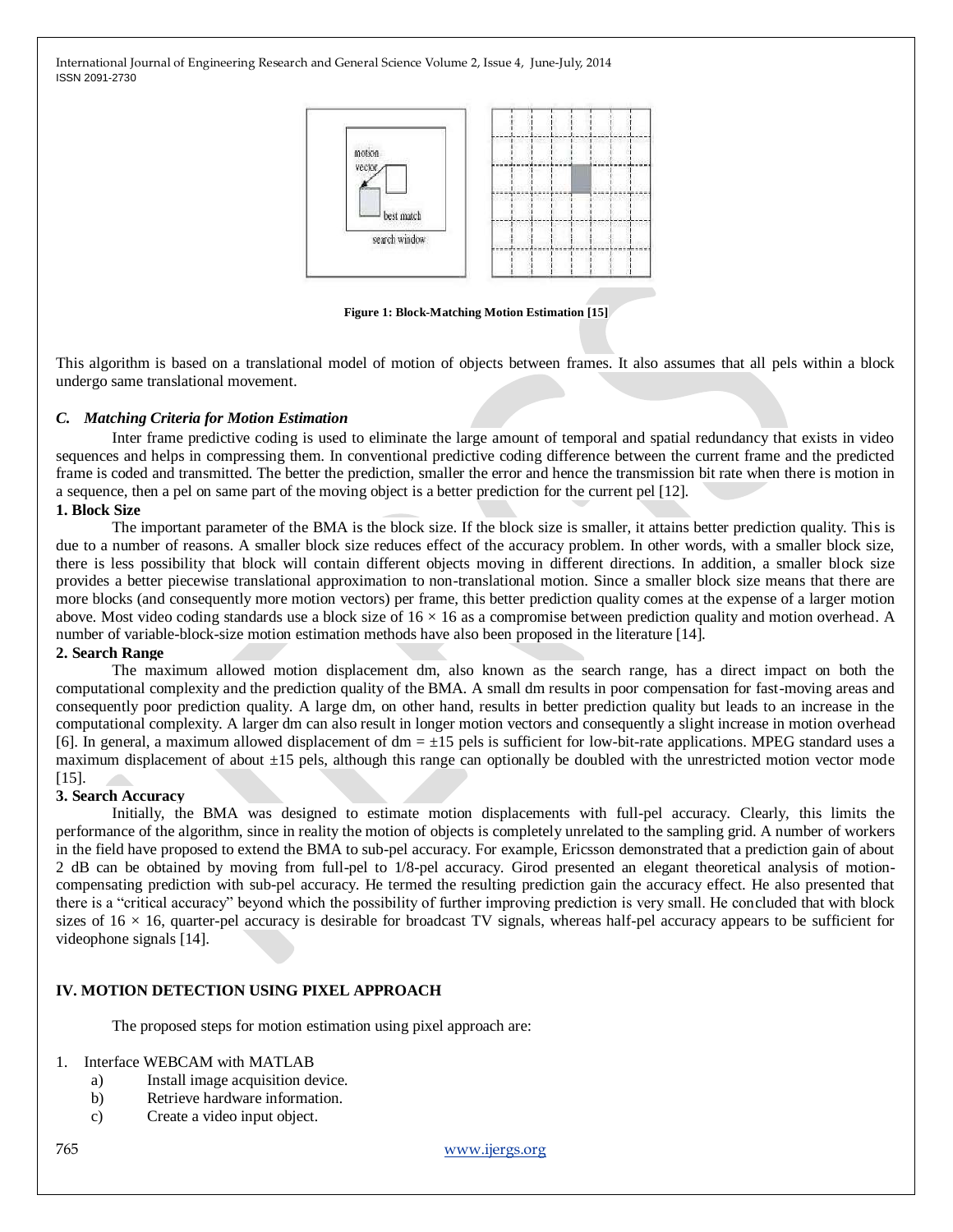- d) Preview video stream (optional)
- e) Configure object properties.
- f) Acquire image data.
- g) Starting the video input object.
- h) Triggering the acquisition.
- 2. Image Reading
- 3. Image Enhancement
- 4. Image Conversion
- 5. Image Segmentation
- 6. Apply thresholding process
- 7. Feature Extraction
- 8. Detect the final motion

# *A. Basic Image Acquisition Procedure*

This section illustrates basic steps required to create an image acquisition application:

## 1. Install Your Image Acquisition Device

Follow the setup instructions that come with your image acquisition device. Setup typically involves installing frame grabber board in your computer. These are supplied by the device vendor by connecting a camera to a connector on the frame grabber board. It verifies that the camera is working properly by running the application software that came with the camera and viewing a live video stream. Generic Windows image acquisition strategies, such as Webcams and digital video camcorders, typically do not require installation of a frame grabber board. You connect these devices straight to your computer via a USB or FireWire port.

# 2. Retrieve Hardware Information

You may use the imaqhwinfo function to retrieve Adaptor name, Device ID, Video format. You can optionally specify the video format of the video input object. To define which video formats an image acquisition device supports, look in the Supported Formats field of the device info structure returned by the imaqhwinfo function.

# 3. Create a Video Input Object

In this step it creates video input object that the toolbox uses to represent the connection between MATLAB and an image acquisition device. Using properties of a video input object, you can control many aspects of image acquisition process. To create a video input object, enter the video input function at the MATLAB prompt. The video input function uses the adaptor name, device ID, and video format that you retrieved in step 2 to create the object. The adaptor name is the only required argument; the video input function can use defaults for the device ID and video format. For more info about image acquisition objects, see linking to Hardware.

 $vid = videoinput('matrox');$ 

4. Image Reading

img= imread (strcat (a,num2str(i),b));

This takes the grey values of all the pixels in the grey scale image and puts them all into a matrix img. This matrix img is now a MATLAB variable, and so we can perform many matrix operations on it. In general the imread function reads pixel values from an image file, and returns a matrix of all pixel values.

# 5. Image Enhancement

Image quality is an important factor in performance of minutiae extraction and matching algorithms. A good quality image has high contrast between ridges and valleys. A poor quality image is low in contrast, noisy, wrecked, or smudgy, causing spurious and missing minutiae. Poor quality can be due to cuts, creases, or bruises on surface of fingertip, excessively wet or dry skin condition, uncooperative attitude of subjects, broken and unclean scanner devices, low quality fingers (elderly people, manual worker), and other factors [11].

766 [www.ijergs.org](http://www.ijergs.org/)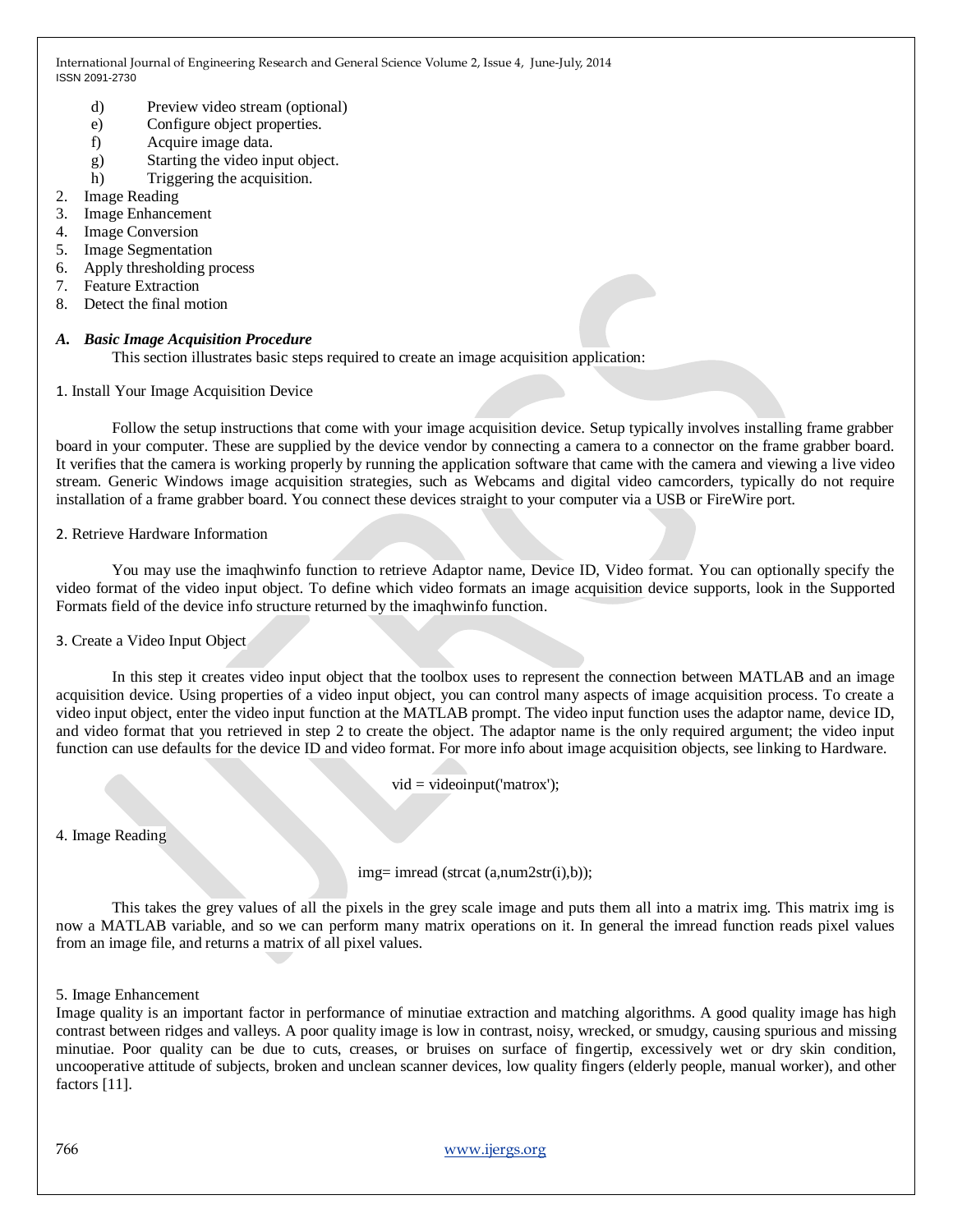6. Image Segmentation

- Segmentation refers to operation of partitioning an image into component parts, or into separate objects.
- Segmentation refers to process of partitioning a digital image into multiple segments.
- The aim of segmentation is to simplify and/or change the representation of an image into something that is more meaningful and easier to analyses.
- Image segmentation is normally used to locate objects and boundaries in images.
- More precisely, image segmentation is process of assigning a label to every pixel in an image such that pixels with the same label share certain visual characteristics.
- The outcome of image segmentation is a set of segments that collectively cover the entire image.

## 7. Thresholding

- A grey scale image is turned into a binary (black and white) image by first choosing a grey level in the original image, and then converting every pixel black or white according to whether its grey value is greater than or less than T :
- A pixel becomes : {white if its grey level is  $> T$ 
	- {Black if its grey level is <T
- Thresholding is a vital part of image segmentation, where we wish to isolate objects from background. It is also an important component of robot vision. Thresholding can be done very simply in MATLAB.

## *B. Implementation*

MATLAB is one of a number of commercially accessible, sophisticated mathematical computation tools, which also comprise Maple, Mathematica, and MathCAD. Despite what supporters may claim, no single one of these tools is "the best." Each has strengths and weaknesses. Each allows you to perform simple mathematical computations. They differ in way they handle symbolic calculations and more complicated mathematical processes, such as matrix manipulation. For example, MATLAB (short for Matrix Laboratory) excels at computations involving matrices, whereas Maple excels at symbolic calculations. At a central level, you can think of these programs as sophisticated computer-based calculators. They can perform same functions as your scientific ‗C' calculator—and many more. If you have a computer on your desk, you may find yourself using MATLAB instead of your calculator for even the simplest mathematical applications—for example, balancing your check book. In many engineering classes, the use of programs such as MATLAB to perform computations is replacing more traditional computer programming.

| Comer Links<br><b>HALL</b><br>men.<br>$-200$<br><b>HORA</b><br><b>WILLIA</b><br><b>TAX CONSUMER</b>                                                                                                                                                                                                                                                                                                                                                                                                                                                                          | <b>Recard Tree</b><br><b><i><u>Depart Later</u></i></b><br><b>Text Tennis +</b><br><b>Claries</b><br><b>MAIL</b><br>ــ<br>-<br><b>Commercial</b><br><b>Laster</b><br><b>Sale Continents: 18</b><br><br><b>JOAN MARKET</b><br>A LIQUARER<br><b>COLORADO</b><br><b>COLORADO</b><br><br>--- |        |                                                                                                                                                                          |
|------------------------------------------------------------------------------------------------------------------------------------------------------------------------------------------------------------------------------------------------------------------------------------------------------------------------------------------------------------------------------------------------------------------------------------------------------------------------------------------------------------------------------------------------------------------------------|------------------------------------------------------------------------------------------------------------------------------------------------------------------------------------------------------------------------------------------------------------------------------------------|--------|--------------------------------------------------------------------------------------------------------------------------------------------------------------------------|
| 00 IS 23 - 8 0 1 - 000 + 002 + 000 percent + 140 per +<br><b><i><u>Contact Collection</u></i></b>                                                                                                                                                                                                                                                                                                                                                                                                                                                                            | <b>Colombia Books</b>                                                                                                                                                                                                                                                                    |        | Territoria del                                                                                                                                                           |
| 175 Novel 11<br>in the deadline give collected to the end of the<br>2 metro for naskin watched to 1971.<br>conditions are the second and the fundamental ERA<br>A reserved a models in a released do of-<br><b>B</b> In every joint<br>a processi<br>A a more attended<br>$= 2 - 0.0$<br>of a world at he<br><b>Read ator</b><br>IT habita are not needed meant a to-<br><b>Scalendard</b><br>If young to color top pump (42).<br>If contractor partnership buildings<br>A substituting interior individuals of<br>2 moderns<br><b>Rounderbury</b><br>the ant-audit Million. | El Vascio Mill All Vasci den Lipo, nel Lunges, el Val Liston, Lakal.<br>A or L                                                                                                                                                                                                           | $\sim$ | <b>Retail</b><br><b>Taker</b><br>HO-<br>Factory of the<br>bearing and depress.<br>TILLIC Dealers admission<br>walisiasan<br>workers.<br>---                              |
| beard of his in-sea stable.<br>.                                                                                                                                                                                                                                                                                                                                                                                                                                                                                                                                             |                                                                                                                                                                                                                                                                                          |        | middlepead".<br>VIENE SAUNAISSAN<br><b>McGiamcromor-</b><br><b>BOOMBEFEET</b><br>$-$ 0800 of 1116 to<br>10 h v: Steeled vid three ide -- in<br>porazonkima<br>Waller Co. |

#### **Figure 2: MATLAB Tool**

# **CONCLUSION**

Because of the Internet is more and more universal and the technology of multimedia has been progressed, the communication of image data is a part in life. In order to pay effect in a limit transmission bandwidth, to convey most, high quality user information .It is necessary to have more advanced compression method in image and data. Pel-recursive motion estimation is a well-established approach. The proposed algorithm can decrease computational time as compared to block based technique. Motion Estimation (ME) and compensation techniques, which can remove temporal redundancy between adjacent frames effectively, have been extensively applied to popular video compression coding standards such as MPEG- 2, MPEG-4. The displacement of each